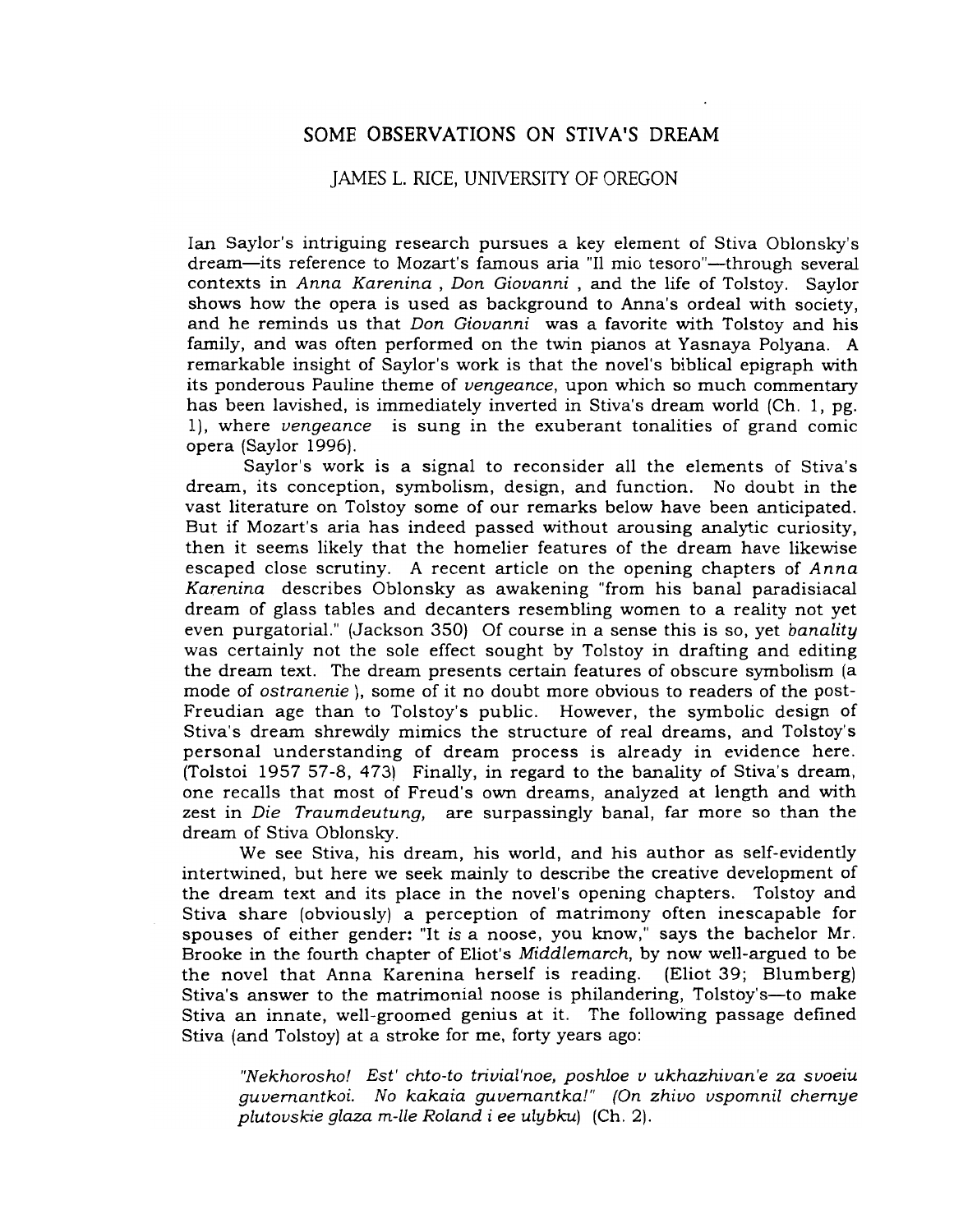Not good! There's something trivial and vulgar about chasing after the governess in your own family. But what a governess! (He vividly recalled the dark roguish eyes of Mlle. Roland, and her smile.)

The author of such a character, capable of conveying such resilient and good-humored extramarital enthusiasm under duress ("What a governess!"), is someone to be reckoned with, someone from whose lips the solemn righteousness of the Pauline God now sounds even more forced and remote. Like his creator, Stiva is a shameless punster, and we see him in these early chapters characteristically remodeling and rehearsing his behavior in covert formulas. Above all we see Stiva (and his author) toying with a specific behavior (a "brain reflex") that drives or destroys the sexual bonding of the characters in the novel-their smiles. In the passage quoted above, we note the fetching smile of MIle Roland; and later the smile of Anna (Stiva's sister) lures Vronsky, from the first moment. Stiva's own involuntary smile destroys his wife's inclination to be reconciled with him. As he leaves that encounter, Stiva thinks: "That silly smile was the cause of it all." The context makes us suppose that he means his own silly smile. (Ch 1) But an early draft assigns to Stiva the identical thought in connection with MIle Roland, in the context quoted above: "True, it's not good. There is something trivial, vulgar in it.  $\ldots$  But it was that smile that did it all." (Tolstoy 86-emphasis added) The final version of this passage (Ch. 2) retains only the smile of the governess, not Stiva's noodling about its being the cause of everything. But Tolstoy, and now we, might enjoy his private ioke, that in fact it is Mlle Roland's smile that Stiva, leaving Dolly, recalls as the cause of everything (i.e., everything erotic and valuable between them, and the consequences). His own silly smile, after all, merely exasperated Dolly and terminated their brief, pointless encounter, a routine conjugal contretemps. "The cause of it all" seems more commensurate with Mlle Roland. One suspects, behind Tolstoy's physiology of smiles advanced in these early chapters and the drafts, a veiled reference to Helen of Troy, "the face that launched a thousand ships." By chance, such an outcome for Tolstoy's novel was to be supplied by current Russian history, in the spectacle of a depressive nation dragging itself to war.

One more trait of Tolstoy's dreamer, before we turn to the dream: Stiva's well-fed, well-groomed body is an emblem of cultivated narcissism, condensed in the Tolstoyan tag-phrase "polnoe, vykholennoe telo" (Ch. 1; cf. Ch. 2: "kholenoe telo barina"). In this formula one catches an echo of Greek comedy, not to mention the decadent ritual of Russian life which Tolstoy's novel celebrates, after its fashion. In the early drafts of the novel, stately, plump Stiva Oblonsky was instead Stiva (Stepan Arkad'ich) Alabin. When Alabin dreams the prototype of the novel's dream, it begins: "Misha Kortnev daval obed" (a luncheon served on glass tables, with some kind of little women present  $=$  the core of the finished dream). When in later drafts Alabin became Oblonsky, then the name Misha Kortnev was displaced in the dream, by Alabin: "Da Alabin daval obed". Stiva's dream host is thus his alter ego, who is also an earlier anagrammatic incarnation: aLaBiN > aBLoN-skii. The name Oblonsky may have been suggested by the Princes Obolensky, to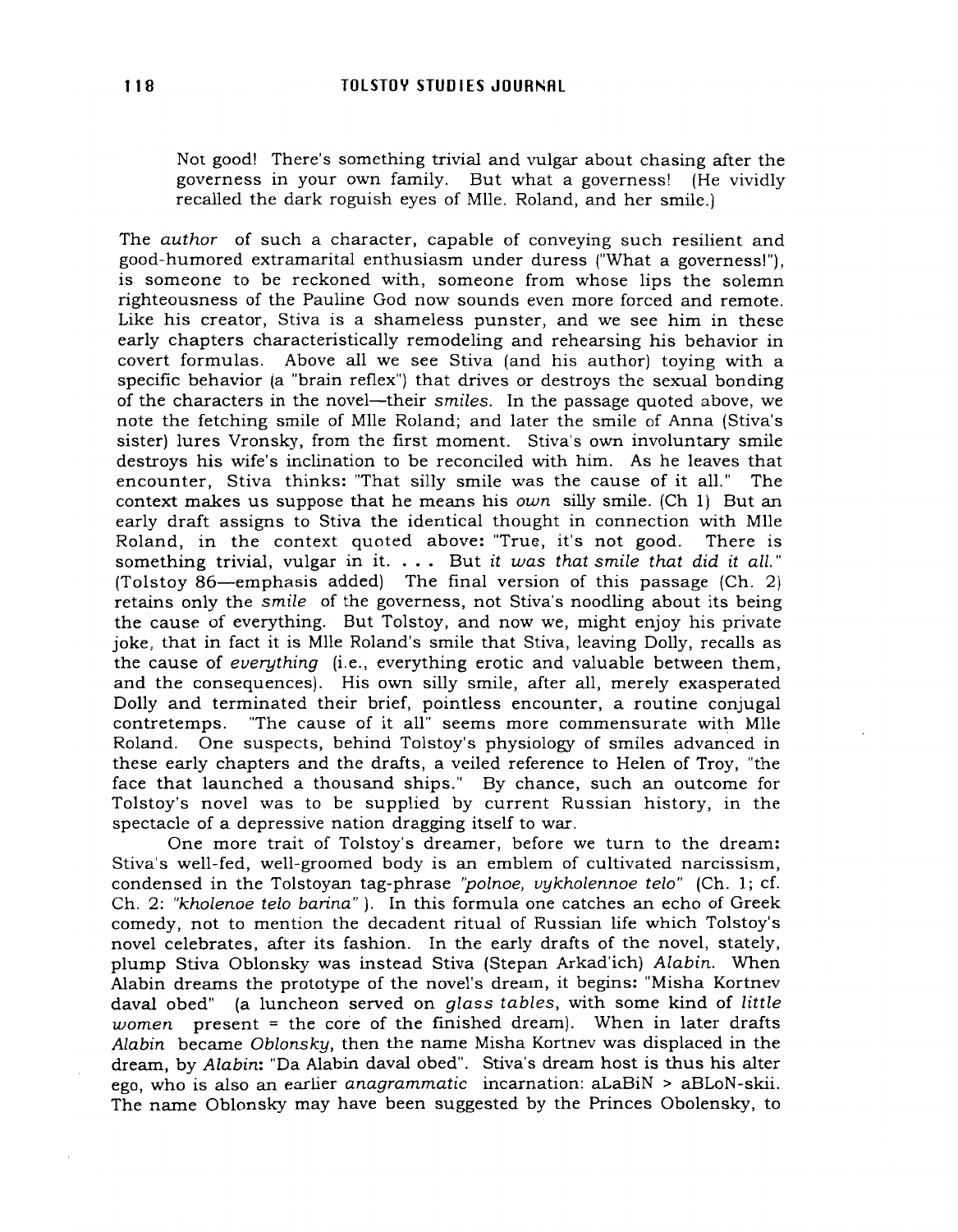whom Tolstoy was related by marriages, but Oblonsky seems to have been chosen primarily as a surrogate of the original, more allusive name Alabin, to which it is acoustically linked.

Before proposing some symbolic values for the name Alabin , we must review four stages in Tolstoy's construction of the core dream, which begins as Alabin's dream and becomes Oblonsky's-with Alabin internalized as majordomo of Stiva's unconscious. (See Tolstoi 1939: 79, 86-89, 92-94.)

### (I) Alabin dreams "with sweet smile"

(А) Миша Кортнев давал обед (B) в Нью Иорке (C) на стеклянных столах (D) да и какие-то маленькие женщины, а хорошо.

"much more that was excellent, but I can't recall"

(«помимо его воли, лицо его очень мило и приятно, хотя и несколько HaCMelUJIHBO yJlbI6HYJJOCb»)

(II) Oblonsky recalls, "smilin~"

(A) Да Алабин давал обед (B) в Нью Иорке (C) на стеклянных столах (D) да и какие-то маленькие графинчики

 $(DD)$  и они же женщины "more that was excellent" etc.

(<<KpaCHBble fnaJa ero становились более и более ([блестящие] «улыбка исчезнула  $\left[ \ldots \right]$  »)

(E) «Ах, если бы заснуть опять! Как там в Америке безтолково, HO XOPOlUO 6bUlO». Ho JaCHyrb уже нельзя было

#### (III) the published dream

(A) Алабин давал обед

- $(B)$  в Дармштадте;
- (BB) нет, не в Дармштадте, а что-то американское.
- (ВВ) Да, но там Дармштадт был в Америке.
- (A) Да, Алабин давал обед
- (C) Ha CTeKJISlHbIX CTOJJaX
- $(X)$  да и столы пели: Il mio tesoro,
- $(Y)$  и не  $II$  mio tesoro, а что-то лучше
- (D) и какие-то маленькие графинчики, и они же женщины

In the published text, Stiva's replay of the dream (= variant IV) causes him to plunge into thought, smiling. But there is no return to the hedonistic dream world (for the moment!)—as Stiva reflects in Chapter II, just after he recalls the alluring eyes and smile of MIle Roland:

Zabyt'sia snom uzhe nel'zia, po krainei mere do nochi, ne['zia uzhe vemut'sia k toi muzyke, kotoruiu peli grafinchiki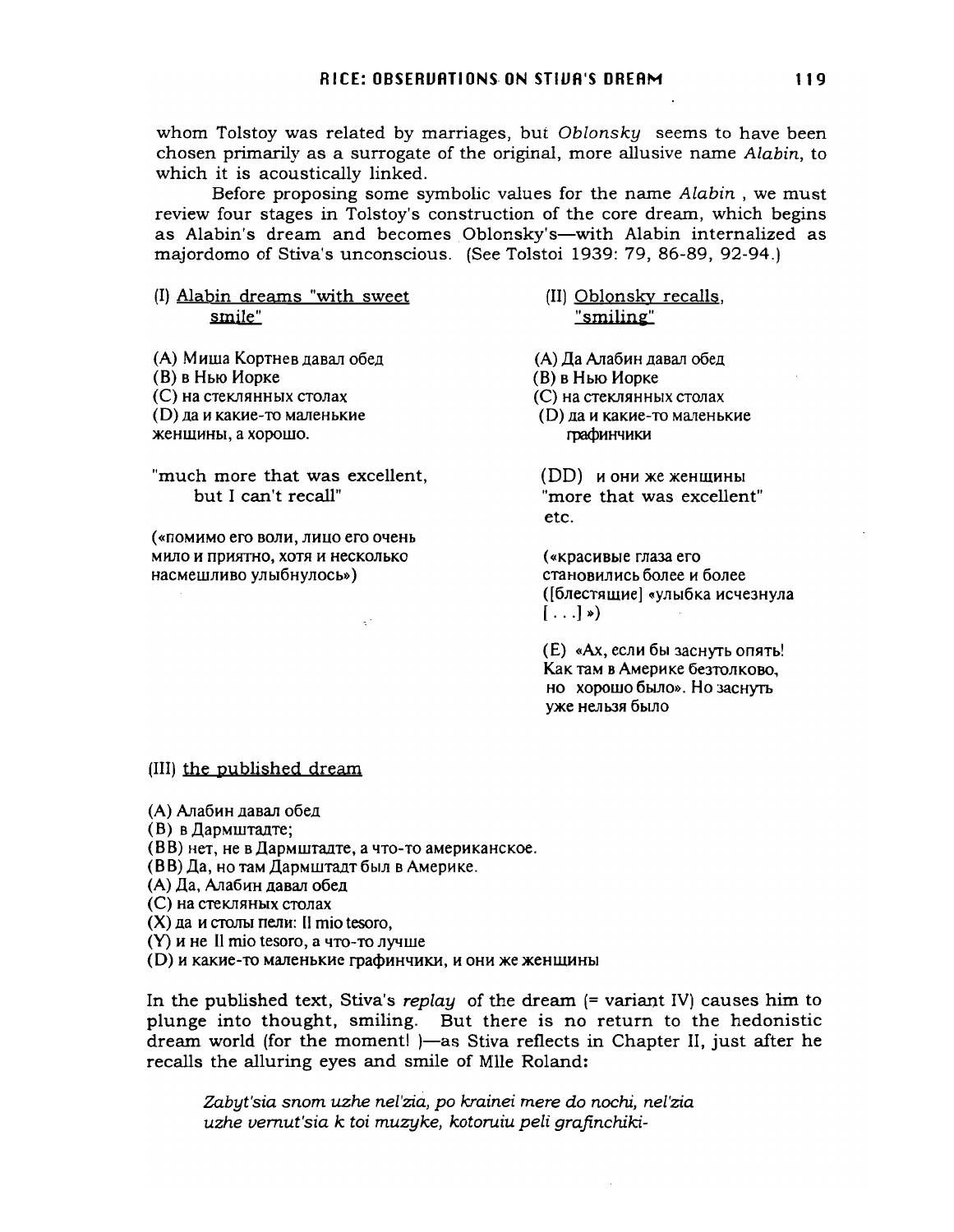*zhenshchiny; staio* byt~ *nado zabyt'sia snom zhizni.*

No longer was it possible to forget oneself in dream, at least until night. It was no longer possible to return to the music

•

that the carafe-women were singing; so one must forget oneself in the dream of life. (IV = fragmented replay variant) .

Here Tolstoy gives us the final condensation of Stiva's dream, eliminating one redundant stroke of melodrama-escape to America (which was the only feature *remembered* in MS variant II, above), in favor of the last touch added to the dream, and the most sublime-escape into eroticized music, specifically Mozartian and yet "something better" (a clear impossibility). Here Tolstoy (or is it Stiva?) deploys an inane trope from literary antiquity, *the false dream of life.* Also in the drafts this commonplace is twice applied to Oblonsky/ Alabin: "Enticement by the dream of life never left him"; and, "Stepan Arkad'ich was completely under the delusion of the dream of life." (Tolstoi 1939: 89, 100) This cliche apparently helped motivate Tolstoy to embellish Stiva's dream with particular virtuosity, as a prelude to the novel's plunge into "life's dream."

The central features of Stiva's dream all converge in images and concepts of women, representing a fantasy of flight to the hinterlands (Darmstadt/New York), and a wish for unencumbered security from the importunings of conventional virtue and conjugal duty. A luncheon is served to the dreamer on glass tables. Freud observed that tables of any kind are frequent dream symbols of women, and some of his reasons may seem plausible. Tables are angular, and so represent feminine curves by antithesis, a routine feature of dream symbol-formation in Freud's view. Tables are horizontal, presenting fine feasts, and so symbolize women in their sexual aspect (Freud VI.E., VI.E.x) The little decanters *(grafinchiki <sup>&</sup>lt; grafin* < Italian *caraffa* or Arabic *gharrafah),* like the tables, offer the dreamer refreshment. They are also abstractly feminine in shape, with slender neck, flaring mouth, and rounded body, and their Russian designation is clearly resonant with the word for "countesses" *(grafini).* Carafes, in standard Russian dictionary definitions, are ordinarily made of *glass,* which allies them with the *tables* of Stiva's dream. As the dream fades from Stiva's memory, the singing tables are displaced by singing carafe-women, . and Mozart's aria becomes generalized "music."

The opening words of the aria ("Il mio tesoro") — "my treasure" — refer to a *virtuous woman* whose ill-treatment must be avenged. But just as each of the other central images, "il mio tesoro" is displaced or modified, becoming *"not* 'II mio tesoro', but something better" (Cf. Darmstadt <sup>&</sup>gt; something American; carafes <sup>&</sup>gt; women; the tables sang <sup>&</sup>gt; the carafe-women sang). "Something better" than *my treasure* must mean Stiva's extramarital love object, in specifically hedonistic terms *something better* than his treasured wife Dolly. The dream, 'in Freud's basic understanding, is a wish to displace the conventional morality *ofthe aria,* and of the dreamer's *conjugal existence* , with "something better" for Stiva, to wit, adultery without consequences and, so to speak, "with a song in one's heart."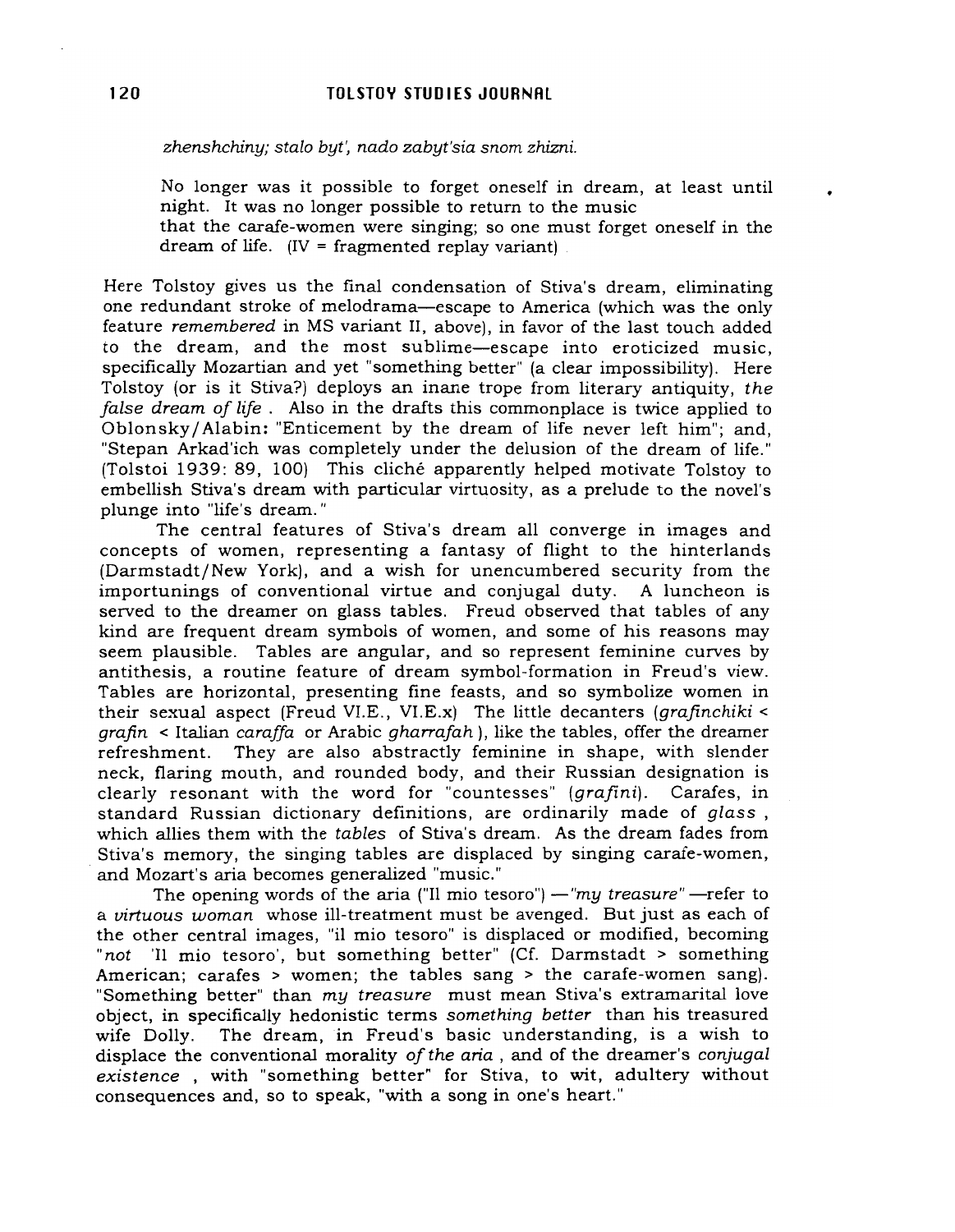However, Mozart's great aria (the final element added to the dream by Tolstoy) dominates the dream inescapably. Its familiar title conjures its melody and repeated threat of vengeance, and leads us to conclude that Stiva's dream is not only a wish for lawless abandon but also a punishment (a paradox which Freud eventually recognized), imposed by the dreamer upon himself-though a punishment quite cheerfully bearable, after all! The fact that Mozart's great tenor aria is performed here by a chorus of women's voices may be seen as one of the little jokes that dreams sometimes play- a jarring note in Stiva's wishful erotic escapade. When his dreamwomen take up Mozart's song of vengeance, it may remind us that the exhilarating score of Don Giovanni transforms the vicissitudes of love into something agreeable and exalted after all! But grand opera is only a more flamboyant form of art than the novel, not something different in kind, as Tolstoy was well aware. Therefore Stiva's dream is a metapoetic debate about the novelist's aesthetic and message, a point to which we return shortly.

Two dream symbols remain to be discussed, the constituent glass of the banquet tables (and the carafe-women), and the impresario of Stiva's dream escapade, Alabin (the dreamer's own persona from variant drafts of the novel). Dal' lists some suggestive Russian proverbs and idioms about glass: (A) "Kak steklyshko chist (iIi trezv)" ("Pure, or sober, as cut glass [or a splinter of glass]"); (B) "Podoben stklu chistu ("Pure as crystal glass"—from Revelation 4,6); (C) "Znat' steklianoe sudno po zvonu, cheloveka po recham " ("A glass vessel's worth is known by its tone, a man's by his speech."); (D) "Zhena ne steklo, mozhno ee pobit'" ("A wife is not glass: you can give her a beating.") The purity of Stiva's glass dream world is of course belied by its illicit, adulterous nature, hence the symbolism of glass on this level is a wish to sanctify. But the erotic glass vessels of Stiva's dream make themselves known not just as objects intoning (C), but through Mozart's aria of vengeance for the woman wronged. These glass vessels eloquently ("po recham") thwart the dreamer's erotic wish by invoking his punishment instead! Finally, Stiva's dream also reverses the brutal truth of the folk saying (D): for these table-carafe-women are made of glass, betokening a fragile immunity from male violence, and they sing of revenge.

The name Alabin is elaborately multivalent, an appropriate symbol of the novel's covert gestation, and of Oblonsky's unconscious. Alabin: it has something not Russian about it, something 'Oriental', reminiscent (as a colleague suggested to me) of Aladdin. Or, why not Ali-Baba? Names and nouns that resonate with Alabin have exotic associations. The founder of a Yaroslav princely line that died out in the 16th century was Alabysh, and Khan Uzbek, the Golden Horde leader who converted to Islam (died 1342), was nicknamed Alabuga in Russian chronicles. A linear measure used in the Caucasus is the alabi (one arshin, or 28 inches); and more insidiously alien,  $a$ -la-bess is a stock-exchange term  $\leq$  French, "a la baisse") meaning a downward swing of prices. Alábyr' is a mysterious metal found under lakes or seas far away, in fairytales (Dal'). Alabandin, like its English equivalent, is a precious stone known in antiquity, possibly the ruby or sapphire (Dal'). Alabastr (Old Russian alavastr) was at first a pure white lime sulphate used to make vases and ornaments (hence the simile "skin white as alabaster").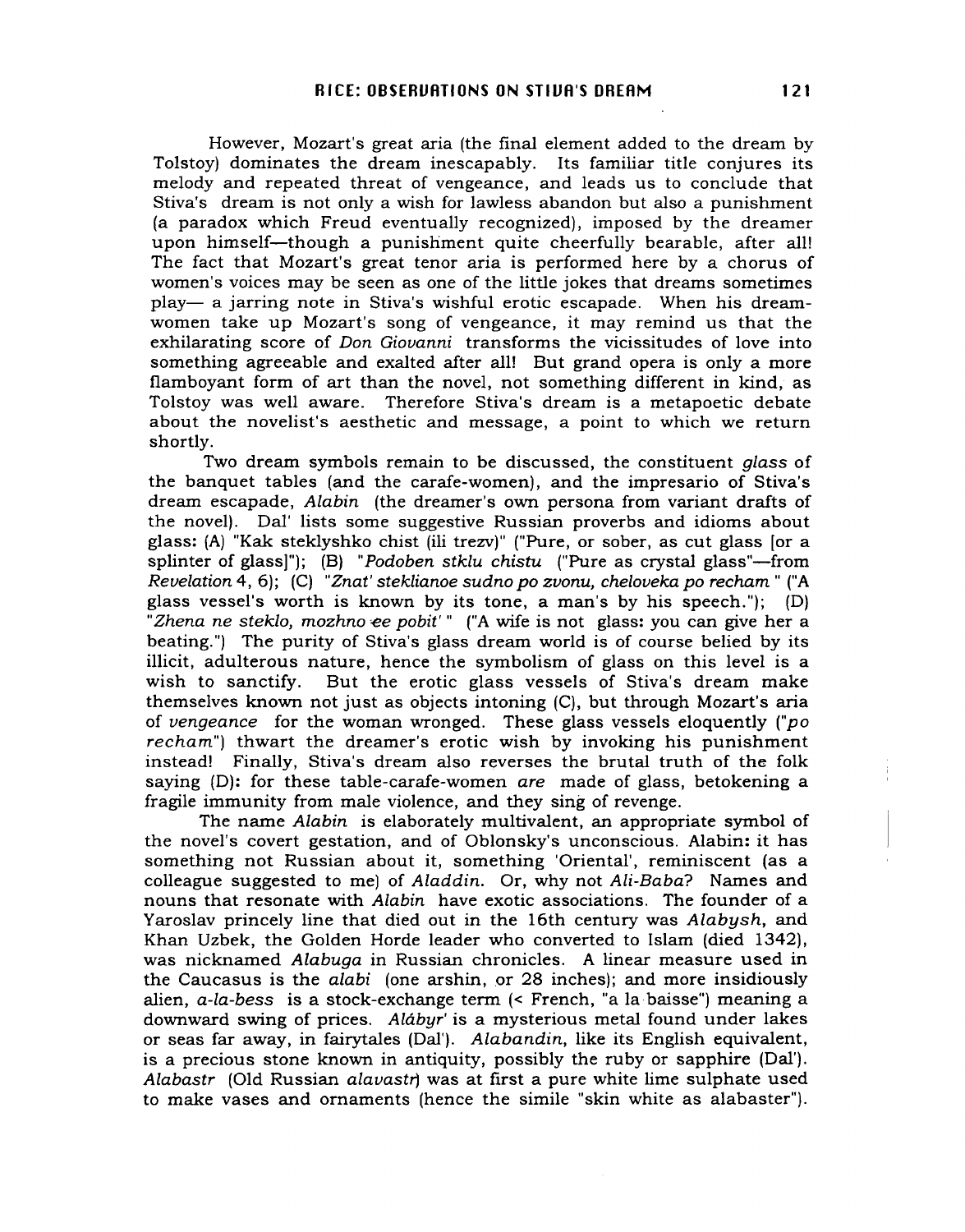The same term was applied to a liturgical vessel for myrrh or aromatic oils (Dal'), and to *a narrow-throated metallic perfume flask* in various biblical contexts (Sreznevskii). The connotations of *alabastr* conjure up a pagan rite involving the narrow-throated carafe-women, the well-groomed Oblonsky, the underworld spirit Alabin. Another vocable that seems thoroughly appropriate in its allegorical associations here is the legal term *alibi* (< English, "alibi"  $\leq$  Latin = "elsewhere"), attested in Russian from 1843. In this light, Alabin is the very emblem of Oblonsky's alibi: "not in Darmstadt, but in America" (elsewhere). The Russian given name Albin (<Latin, albus) connotes "white", the sinner's wish to be seen as pure. But the very articulation of *Alabin* —with its play of erect tongue in "sweet" semivowels *(I,* n) around the "genitalic" bilabial  $(b)$ —is maximally erotic, according to theories of phonetic metaphor. (Fónagy 1963: 70, 90) The acoustically exotic symmetry of *Alabin* dissolves into the quotidian *Oblonsky* (cf. *bolonka ; blin* 'lapdog', 'pancake'), an inept and comic philanderer. And let us note that *Alabin* anagrammatically represents Stiva's silly *smile (Alabin / ulybnulsia /ulybka).* The dream itself, like the smile, can be lightly and conveniently dismissed as "a reflex of the brain" (as Stiva himself whimsically does, echoing the title of Sechenov's popular physiological treatise). Tolstoy's dream text has all the signs of Freudian ambivalence: a wish for erotic escape bearing omens of the dreamer's guilt and punishment. But Stiva emerges with mental health and impunity. The author grants him safe passage back to the dream of life.

Yet Stiva's dream is more than a sign of the dreamer's shallowness, and more than a comic conceit to offset the pointedly lackluster cliché of "life's dream." We see Oblonsky's dream world in its fading, its symbols dissolving and realigning into ever more redundant and condensed emblems of eros, or more generally-emblems of pleasure tinged with pain, above all the pain (and "sweet sorrow") of lost love, which *Anna Karenina* so richly and darkly elaborates. We see another form of love lost, from Stiva's point of view, in the joy shining from his favorite daughter's face, followed directly by an unloved son's indifference to his father's "cold smile" (Chapter 3). This disparity, its terrible incomprehensibility, is the major theme of Tolstoy's novel.

Obviously Tolstoy had long puzzled over the structure and meaning of dreams before he designed the dream of Oblonsky. But his extant views on the subject do not afford much insight into the function of dreams in his novels. For the present, suffice it to say that Tolstoy had a clear understanding of *condensation* as a routine principle of dream construction (many impressions compressed into a single dream image; many years of a life's problems compressed into a single dream), and he felt that a dream fashioned disparate elements into *a unity.* Somebody who knew a dreamer well might grasp the dream's concise symbolism, yet a dream's lucid message becomes nonsense for the dreamer himself upon awakening.

These views, paraphrased from sources of the late 1870's and early '80's, we assume to have been more or less consciously held by the author when he began to draft *Anna Karenina.* (Tolstoi 1957: 55, 57, 473; Rice) Accordingly, the novelist might make of a fictive dream whatever seemed

! .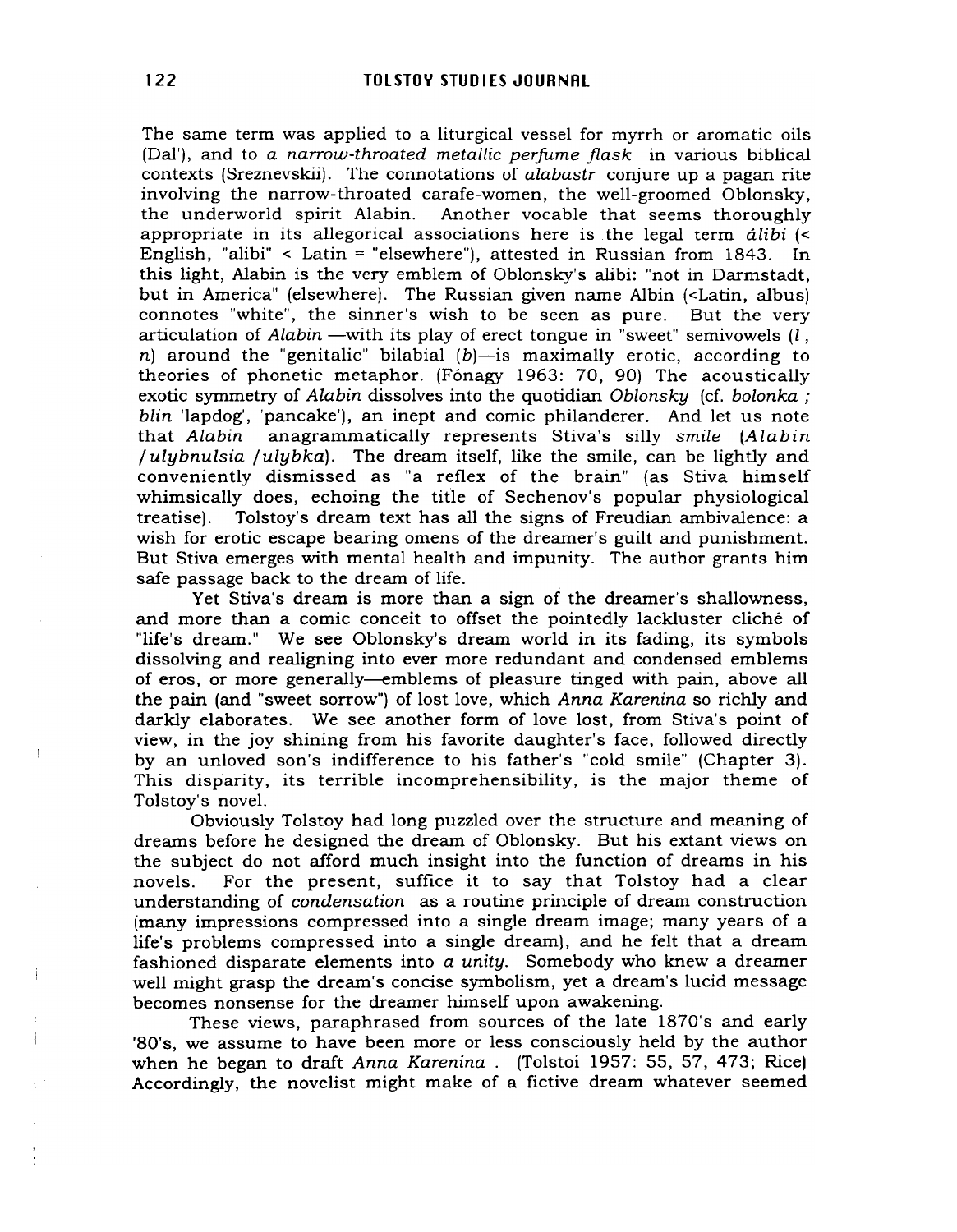necessary-prophecy or revelation, embellishment of the truth, its distortion, or its concealment.

The core problem of *Anna Karenina* is loss of affect: not only loss of love between people in fiction and life, but also loss of the empathy that enables a creative artist to embrace the work and carry the affair through to the end. Tolstoy wrote of this phenomenon in his diary on November 5, 1873, soon after he fmished the first drafts of *Anna Karenina:*

Художник звука, линий, цвета, слова, даже мысли в страшном положении, когда не верит в значительность выражения своей мысли. Отчего это зависит? Не любовь к мысли. Любовь тревожна. А эта вера спокойна. И она бывает и не бывает у меня. Отчего это? Тайна. (Tolstoy 1952: 67)

An artist of sound, lines, color, the word, even thought, is in a frightful position when he doesn't believe in the significance of expressing his thought. Upon what does this depend? Not *love* for the thought. Love is disturbing. But this belief is calm. And with me it comes and goes. What causes this? It is a mystery.

The artist's feeling for his own creativity is neither precisely love nor is it religious faith, but aspects of both are felt and implied in Tolstoy's private formulation. By this time personal crises of erotic and religious being, of which Tolstoy wrote in *Confession,* were already well developed. But what disturbs him in the passage above is an inner process which plays off narcissism against depression, eros against death, "it comes and goes." Many readers of course love Tolstoy for his prodigious, precocious ability to express the affects of *loss* in the modern age. Although all process entails loss, nevertheless "there is no reason, of any ultimate metaphysical generality, why this should be the whole story" (Whitehead 401). For Tolstoy, "the whole story" also entails salvaging shards of life broken or trivialized by tragedy and depression, and folding them back into the design. Stiva's dream seditiously intones on page one, and Stiva sallies forth to endure, generally as a positive force among negative values until the novel's end, when he too abruptly becomes a maudlin patriot. Otherwise, he plays a balanced role in the soap opera that breaks his sister's spirit. In Tolstoy's aesthetic, that balance seems a virtue. As war twists the national psyche, perhaps one may say that Stiva's behavior is all perfectly human, and therefore perfectly incomprehensible. A mystery.

#### WORKS CITED

Blumberg, Edwina Jannie. "Tolstoy and the English Novel: A Note on *Middlemarch* and *Anna Karenina* ." *Slavic Review.* 30 (1971): 561-569.

Eliot, George. Middlemarch. A Study of Provincial Life. Chicago: Belford, Clarke, 1889 [1871-2]

Feuer, Kathryn. "Stiva." *Russian Literature and American Critics: In Honor ofDeming Brown.* Ed. K.N. Brostrow. Ann Arbor: U of Michigan P, 1984. 347-356.

F6nagy, Ivan. Die *Metaphem in der Phonetik. Ein Beitrag zur Entwicklungsgeschichte des wissenschaftlichen Denkens.* The Hague: Mouton, 1963.